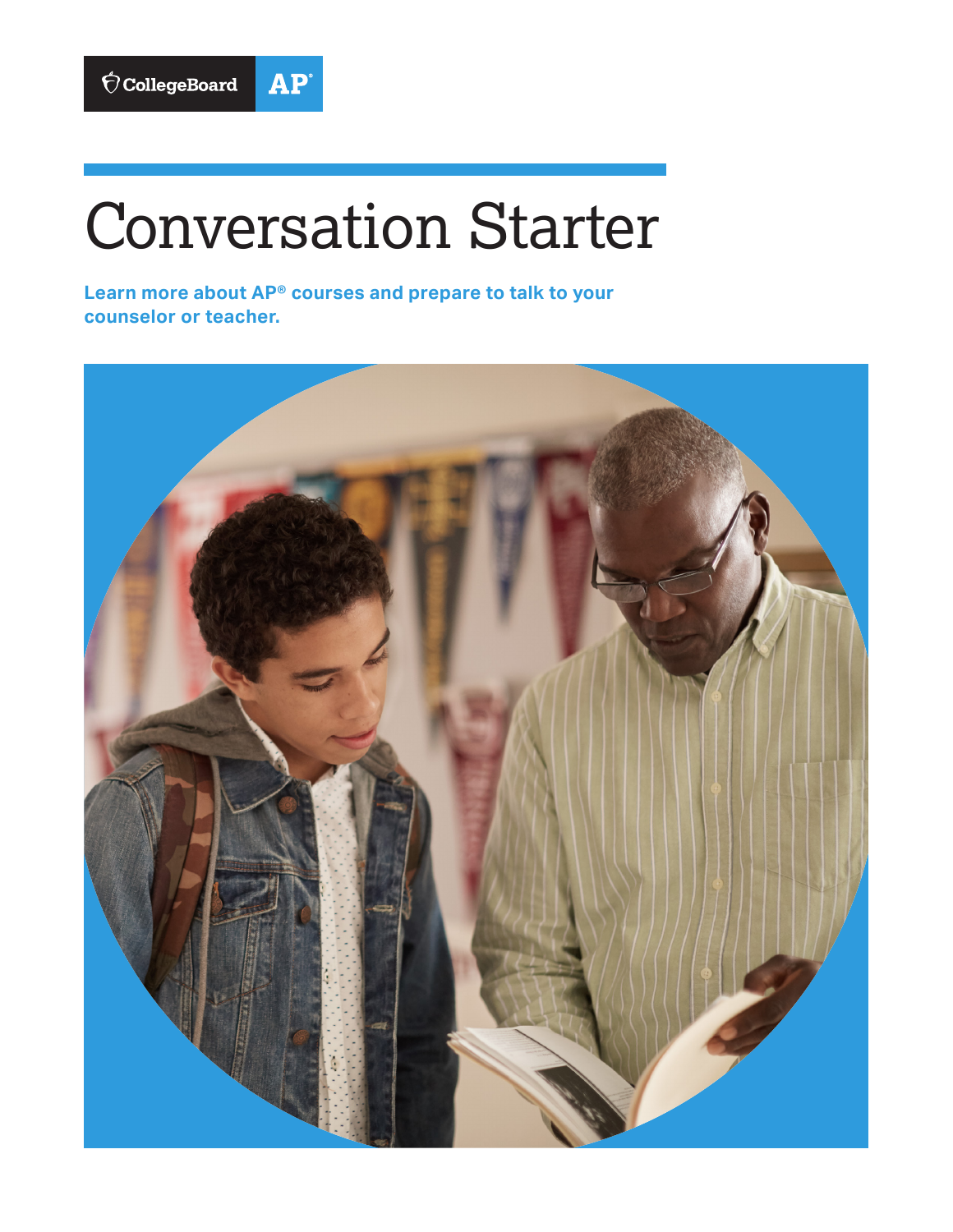## **Explore**

There are many reasons to take an AP® course—visit **exploreap.org** to learn about them.

If you took the PSAT/NMSQT® or the SAT® , visit **studentscores.collegeboard.org** to see which AP classes may be a good fit for you and write them below:

Answer these questions to get a better sense of which AP course you might be interested in:

| Which courses/subjects do you enjoy most? | What college majors are you considering? |
|-------------------------------------------|------------------------------------------|
| In which subjects do you do well?         | What careers excite you?                 |
|                                           |                                          |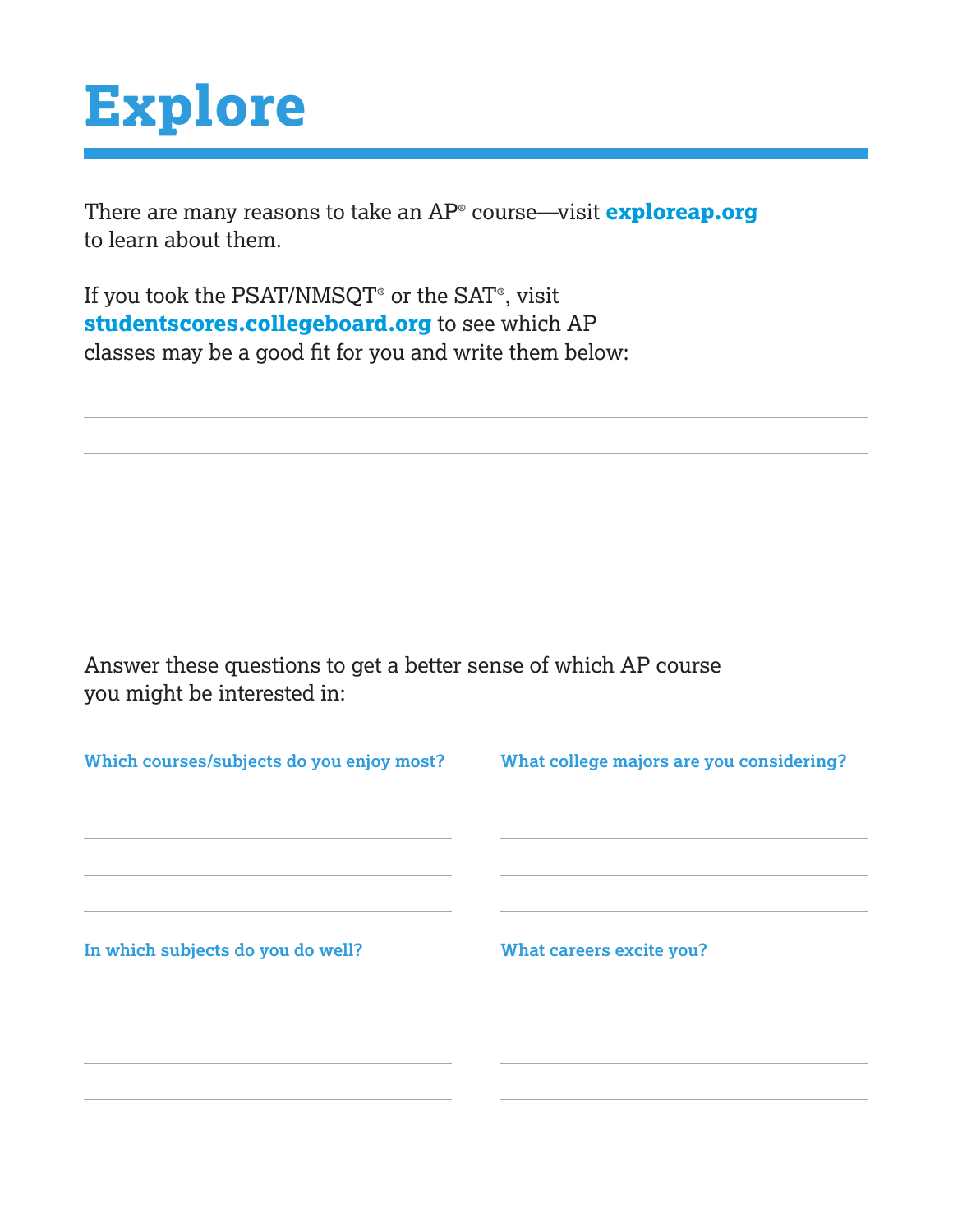## **Discuss**

Schedule a meeting to talk with your counselor or teacher and discuss your answers from the **Explore** section. During your conversation, answer the following questions together:

| What AP courses does our school offer? | What can I do next to prepare for AP?  |
|----------------------------------------|----------------------------------------|
| Have students like me taken AP?        | Will the class be too advanced for me? |
| Are there AP courses offered that      | Are there study groups or people       |
| I am likely to do well in?             | who can help me if I need it?          |
| Are there other courses that can       | What is the cost of taking the         |
| help me succeed in AP or help me       | AP Exam? Is there help with            |
| prepare for college and a career?      | payment?                               |
| Does our school weight AP              | <b>What information should I share</b> |
| grades in our GPAs? How?               | with my parents/guardians?             |
|                                        |                                        |